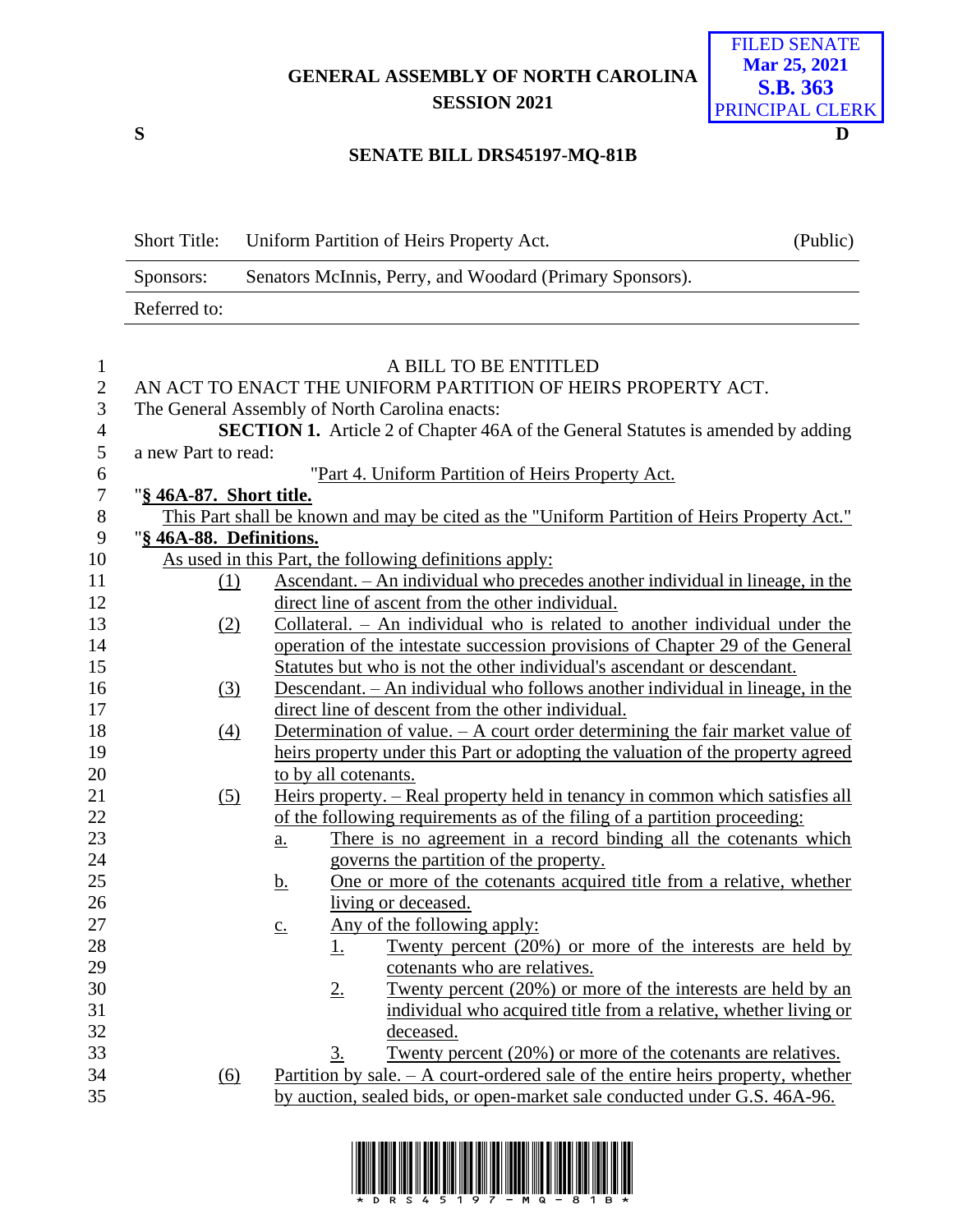|                                 | <b>General Assembly Of North Carolina</b>                                                                                   | <b>Session 2021</b> |
|---------------------------------|-----------------------------------------------------------------------------------------------------------------------------|---------------------|
| (7)                             | <u>Partition in kind. – The division of heirs property into physically distinct and</u>                                     |                     |
|                                 | separately titled parcels.                                                                                                  |                     |
| (8)                             | Record. – Information that is inscribed on a tangible medium or that is stored                                              |                     |
|                                 | in an electronic or other medium and is retrievable in perceivable form.                                                    |                     |
| (9)                             | Relative. - An ascendant, descendant, or collateral or an individual otherwise                                              |                     |
|                                 | related to another individual by blood, marriage, adoption, or law of this State                                            |                     |
|                                 | other than this Part.                                                                                                       |                     |
|                                 | "§ 46A-89. Applicability; relation to other law.                                                                            |                     |
| (a)                             | In a proceeding to partition real property under Article 2 of this Chapter, the court                                       |                     |
|                                 | shall determine whether the property is heirs property. If the court determines that the property                           |                     |
|                                 | is heirs property, the property shall be partitioned under this Part unless all of the cotenants                            |                     |
| otherwise agree in a record.    |                                                                                                                             |                     |
| (b)                             | This Part supplements Article 1 of this Chapter and the other Parts of this Article and,                                    |                     |
|                                 | if a proceeding is governed by this Part, replaces provisions of this Chapter that are inconsistent                         |                     |
| with this Part.                 |                                                                                                                             |                     |
|                                 | "§ 46A-90. Service; notice by posting.                                                                                      |                     |
| (a)                             | This Part does not limit or affect the method by which service of a summons and                                             |                     |
|                                 | notice in a partition proceeding may be made.                                                                               |                     |
| (b)                             | If the petitioner in a partition proceeding seeks authorization for notice by publication                                   |                     |
|                                 | and the court determines that the property may be heirs property, the petitioner, not later than 10                         |                     |
|                                 | days after the court's determination, shall post a conspicuous sign on the property that is the                             |                     |
|                                 | subject of the proceeding. The sign must state that the proceeding has commenced and identify                               |                     |
|                                 | the name and address of the court and the common designation by which the property is known.                                |                     |
|                                 | The court may require the petitioner to publish on the sign the name of the petitioner and the                              |                     |
| known respondents.              |                                                                                                                             |                     |
| "§ 46A-91. Commissioners.       |                                                                                                                             |                     |
|                                 | If the court appoints commissioners pursuant to G.S. 46A-50 or G.S. 46A-76, each                                            |                     |
|                                 | commissioner, in addition to the requirements and disqualifications applicable to commissioners                             |                     |
|                                 | in G.S. 46A-50, must be disinterested and impartial and not a party to or a participant in the                              |                     |
| proceeding.                     |                                                                                                                             |                     |
| (a)                             | "§ 46A-92. Determination of value.<br>Except as otherwise provided in subsections (b) and (c) of this section, if the court |                     |
|                                 | determines that the property that is the subject of a partition proceeding is heirs property, the                           |                     |
|                                 | court shall determine the fair market value of the property by ordering an appraisal pursuant to                            |                     |
| subsection (d) of this section. |                                                                                                                             |                     |
| (b)                             | If all cotenants have agreed to the value of the property or to another method of                                           |                     |
|                                 | valuation, the court shall adopt that value or the value produced by the agreed method of                                   |                     |
| valuation.                      |                                                                                                                             |                     |
| (c)                             | If the court determines that the evidentiary value of an appraisal is outweighed by the                                     |                     |
|                                 | cost of the appraisal, the court, after an evidentiary hearing, shall determine the fair market value                       |                     |
|                                 | of the property and send notice to the parties of the value.                                                                |                     |
| (d)                             | If the court orders an appraisal, the court shall appoint a disinterested real estate                                       |                     |
|                                 | appraiser licensed in this State to determine the fair market value of the property assuming sole                           |                     |
|                                 | ownership of the fee simple estate. On completion of the appraisal, the appraiser shall file a sworn                        |                     |
|                                 | or verified appraisal with the court.                                                                                       |                     |
| (e)                             | If an appraisal is conducted pursuant to subsection (d) of this section, not later than                                     |                     |
|                                 | 10 days after the appraisal is filed, the court shall send notice to each party with a known address,                       |                     |
| stating the following:          |                                                                                                                             |                     |
| (1)                             | The appraised fair market value of the property.                                                                            |                     |
| (2)                             | That the appraisal is available at the office of the clerk of superior court.                                               |                     |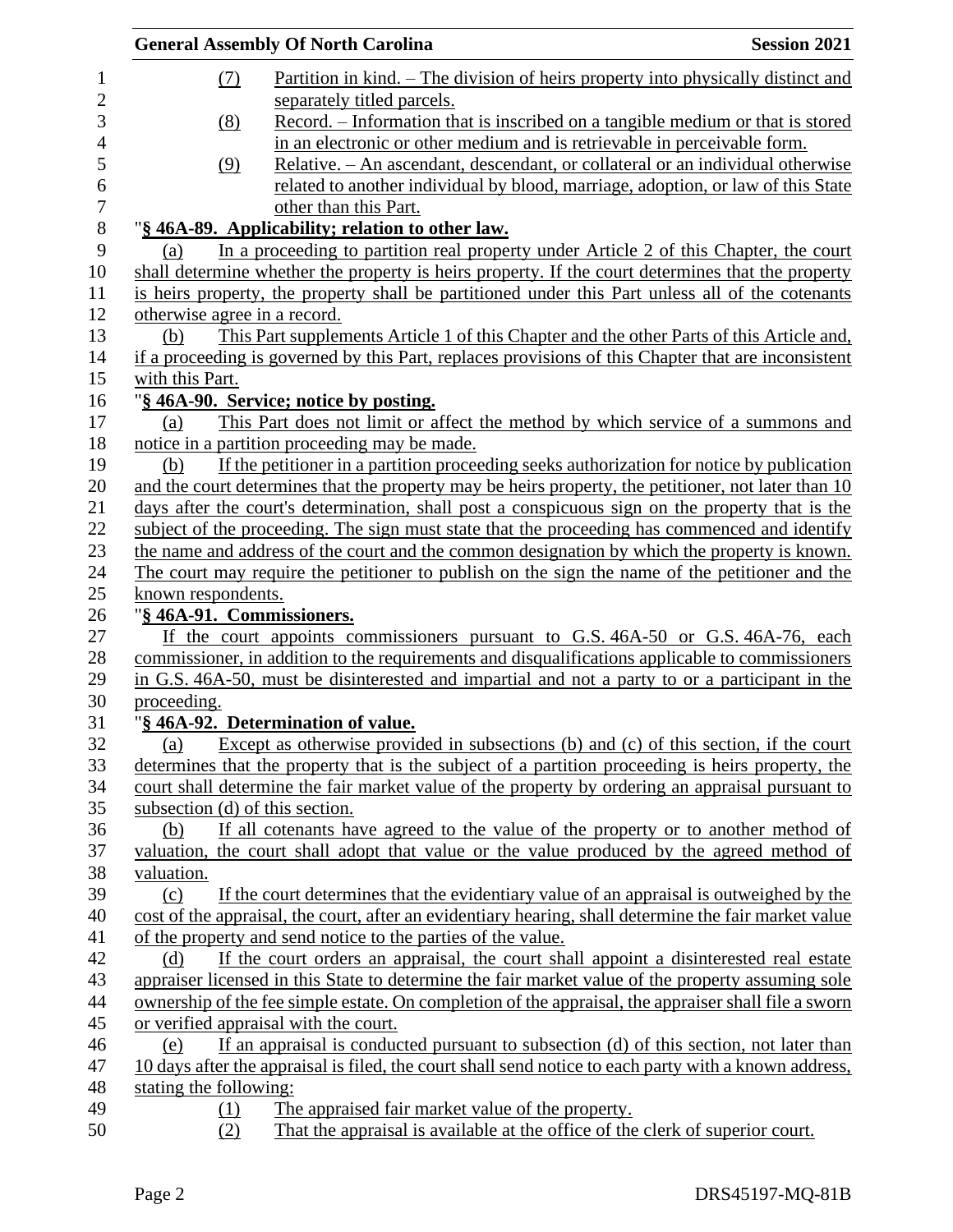|                                | <b>General Assembly Of North Carolina</b> |          |                                                                                                                                                                                                    | <b>Session 2021</b> |
|--------------------------------|-------------------------------------------|----------|----------------------------------------------------------------------------------------------------------------------------------------------------------------------------------------------------|---------------------|
| $\mathbf{1}$<br>$\overline{c}$ |                                           | (3)      | That a party may file with the court an objection to the appraisal not later than<br>30 days after the notice is sent, stating the grounds for the objection.                                      |                     |
| 3                              | (f)                                       |          | If an appraisal is filed with the court pursuant to subsection (d) of this section, the                                                                                                            |                     |
| $\overline{4}$                 |                                           |          | court shall conduct a hearing to determine the fair market value of the property no sooner than                                                                                                    |                     |
| 5                              |                                           |          | 30 days after a copy of the notice of the appraisal is sent to each party under subsection (e) of                                                                                                  |                     |
| 6<br>$\boldsymbol{7}$          |                                           |          | this section, whether or not an objection to the appraisal is filed under subdivision (3) of<br>subsection (e) of this section. In addition to the court-ordered appraisal, the court may consider |                     |
| $8\,$                          |                                           |          | any other evidence of value offered by a party.                                                                                                                                                    |                     |
| 9                              | (g)                                       |          | After a hearing under subsection (f) of this section, but before considering the merits                                                                                                            |                     |
| 10                             |                                           |          | of the partition proceeding, the court shall determine the fair market value of the property and                                                                                                   |                     |
| 11                             |                                           |          | send notice to the parties of the value.                                                                                                                                                           |                     |
| 12                             |                                           |          | "§ 46A-93. Cotenant buyout.                                                                                                                                                                        |                     |
| 13                             | (a)                                       |          | If any cotenant requested partition by sale, after the determination of value under                                                                                                                |                     |
| 14                             |                                           |          | G.S. 46A-92, the court shall send notice to the parties that any cotenant except a cotenant that                                                                                                   |                     |
| 15                             |                                           |          | requested partition by sale may buy all the interests of the cotenants that requested partition by                                                                                                 |                     |
| 16                             | sale.                                     |          |                                                                                                                                                                                                    |                     |
| 17                             | (b)                                       |          | No later than 45 days after the notice is sent under subsection (a) of this section, any                                                                                                           |                     |
| 18                             |                                           |          | cotenant except a cotenant that requested partition by sale may give notice to the court that the                                                                                                  |                     |
| 19                             |                                           |          | cotenant elects to buy all the interests of the cotenants that requested partition by sale.                                                                                                        |                     |
| 20                             | (c)                                       |          | The purchase price for each of the interests of a cotenant that requested partition by                                                                                                             |                     |
| 21                             |                                           |          | sale is the value of the entire parcel determined under G.S. 46A-92 multiplied by the cotenant's                                                                                                   |                     |
| 22                             |                                           |          | fractional ownership of the entire parcel.                                                                                                                                                         |                     |
| 23                             | (d)                                       |          | After expiration of the period in subsection (b) of this section, the following rules                                                                                                              |                     |
| 24                             | <u>apply:</u>                             |          |                                                                                                                                                                                                    |                     |
| 25                             |                                           | (1)      | If only one cotenant elects to buy all the interests of the cotenants that                                                                                                                         |                     |
| 26                             |                                           |          | requested partition by sale, the court shall notify all the parties of that fact.                                                                                                                  |                     |
| 27                             |                                           | (2)      | If more than one cotenant elects to buy all the interests of the cotenants that                                                                                                                    |                     |
| 28                             |                                           |          | requested partition by sale, the court shall allocate the right to buy those                                                                                                                       |                     |
| 29                             |                                           |          | interests among the electing cotenants based on each electing cotenant's                                                                                                                           |                     |
| 30                             |                                           |          | existing fractional ownership of the entire parcel divided by the total existing                                                                                                                   |                     |
| 31                             |                                           |          | fractional ownership of all cotenants electing to buy and send notice to all the                                                                                                                   |                     |
| 32                             |                                           |          | parties of that fact and of the price to be paid by each electing cotenant.                                                                                                                        |                     |
| 33                             |                                           | (3)      | If no cotenant elects to buy all the interests of the cotenants that requested                                                                                                                     |                     |
| 34                             |                                           |          | partition by sale, the court shall send notice to all the parties of that fact and                                                                                                                 |                     |
| 35                             |                                           |          | resolve the partition proceeding under G.S. 46A-94(a) and (b).                                                                                                                                     |                     |
| 36                             | (e)                                       |          | If the court sends notice to the parties under subdivisions $(1)$ or $(2)$ of subsection $(d)$                                                                                                     |                     |
| 37                             |                                           |          | of this section, the court shall set a date, no sooner than 60 days after the date the notice was sent,                                                                                            |                     |
| 38                             |                                           |          | by which electing cotenants must pay their apportioned price into the court. After the date set by                                                                                                 |                     |
| 39<br>40                       |                                           |          | the court, the following rules apply:                                                                                                                                                              |                     |
| 41                             |                                           | $\Omega$ | If all electing cotenants timely pay their apportioned price into court, the court<br>shall issue an order reallocating all the interests of the cotenants and disburse                            |                     |
| 42                             |                                           |          | the amounts held by the court to the persons entitled to them.                                                                                                                                     |                     |
| 43                             |                                           | (2)      | If no electing cotenant timely pays that cotenant's apportioned price, the court                                                                                                                   |                     |
| 44                             |                                           |          | shall resolve the partition proceeding under G.S. $46A-94(a)$ and (b) as if the                                                                                                                    |                     |
| 45                             |                                           |          | interests of the cotenants that requested partition by sale were not purchased.                                                                                                                    |                     |
| 46                             |                                           | (3)      | If one or more but not all of the electing cotenants fail to pay their apportioned                                                                                                                 |                     |
| 47                             |                                           |          | price on time, the court shall give notice to the electing cotenants that paid                                                                                                                     |                     |
| 48                             |                                           |          | their apportioned price of the interest remaining and the price for all that                                                                                                                       |                     |
| 49                             |                                           |          | interest.                                                                                                                                                                                          |                     |
| 50                             | (f)                                       |          | No later than 20 days after the court gives notice pursuant to subdivision (3) of                                                                                                                  |                     |
| 51                             |                                           |          | subsection (e) of this section, any cotenant that paid may elect to purchase all of the remaining                                                                                                  |                     |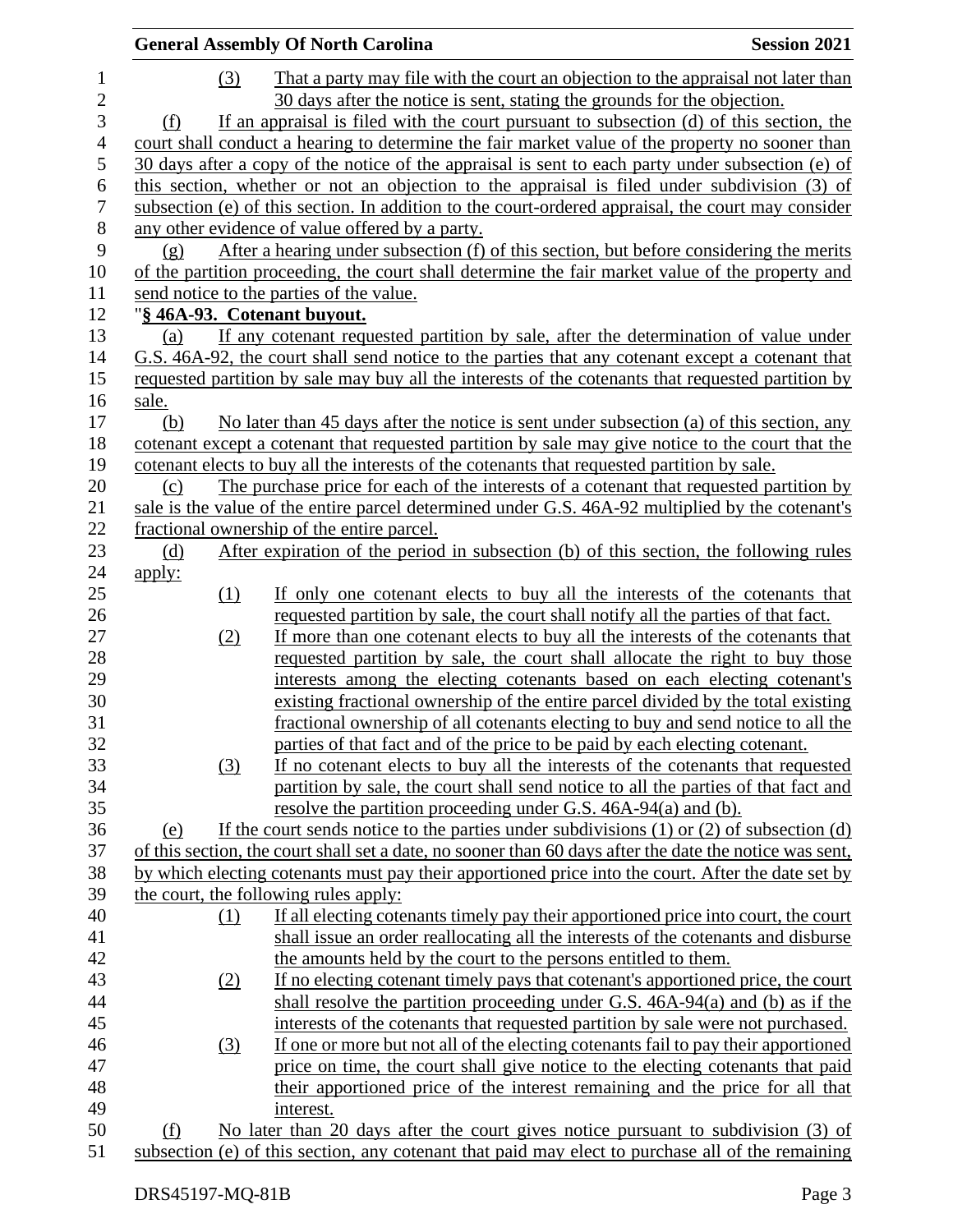|                         | <b>General Assembly Of North Carolina</b>                                                              | <b>Session 2021</b> |
|-------------------------|--------------------------------------------------------------------------------------------------------|---------------------|
|                         | interest by paying the entire price into the court. After the 20-day period, the following rules       |                     |
| <u>apply:</u>           |                                                                                                        |                     |
| (1)                     | If only one cotenant pays the entire price for the remaining interest, the court                       |                     |
|                         | shall issue an order reallocating the remaining interest to that cotenant. The                         |                     |
|                         | court shall promptly issue an order reallocating the interests of all of the                           |                     |
|                         | cotenants and disburse the amounts held by the court to the persons entitled to                        |                     |
|                         | them.                                                                                                  |                     |
| (2)                     | If no cotenant pays the entire price for the remaining interest, the court shall                       |                     |
|                         | resolve the partition proceeding under G.S. $46A-94(a)$ and (b) as if the                              |                     |
|                         | interests of the cotenants that requested partition by sale were not purchased.                        |                     |
| (3)                     | If more than one cotenant pays the entire price for the remaining interest, the                        |                     |
|                         | court shall reapportion the remaining interest among those paying cotenants,                           |                     |
|                         | based on each paying cotenant's original fractional ownership of the entire                            |                     |
|                         | parcel divided by the total original fractional ownership of all cotenants that                        |                     |
|                         | paid the entire price for the remaining interest. The court shall promptly issue                       |                     |
|                         | an order reallocating all of the cotenants' interests, disburse the amounts held                       |                     |
|                         | by the court to the persons entitled to them, and promptly refund any excess                           |                     |
|                         | payment held by the court.                                                                             |                     |
| (g)                     | No later than 45 days after the court sends notice to the parties pursuant to subsection               |                     |
|                         | (a) of this section, any cotenant entitled to buy an interest under this section may request the court |                     |
|                         | to authorize the sale as part of the pending proceeding of the interests of cotenants named as         |                     |
|                         | respondents and served with the complaint but that did not appear in the proceeding.                   |                     |
| (h)                     | If the court receives a timely request under subsection $(g)$ of this section, the court,              |                     |
|                         | after hearing, may deny the request or authorize the requested additional sale on such terms as        |                     |
|                         | the court determines are fair and reasonable, subject to all of the following limitations:             |                     |
| (1)                     | A sale authorized under this subsection may occur only after the purchase                              |                     |
|                         | prices for all interests subject to sale under subsections (a) through (f) of this                     |                     |
|                         | section have been paid into the court and those interests have been reallocated                        |                     |
|                         | among the cotenants as provided in those subsections.                                                  |                     |
| (2)                     | The purchase price for the interest of a non-appearing cotenant is based on the                        |                     |
|                         | court's determination of value under G.S. 46A-92.                                                      |                     |
|                         | "§ 46A-94. Partition alternatives.                                                                     |                     |
| (a)                     | If all the interests of all cotenants that requested partition by sale are not purchased               |                     |
|                         | by other cotenants pursuant to G.S. 46A-93, or if, after conclusion of the buyout under                |                     |
|                         | G.S. 46A-93, a cotenant remains that has requested partition in kind, the court shall order            |                     |
|                         | partition in kind unless the court, after consideration of the factors listed in G.S. 46A-95, finds    |                     |
|                         | that partition in kind will result in substantial injury to the cotenants as a group. In considering   |                     |
|                         | whether to order partition in kind, the court shall approve a request by two or more parties to        |                     |
|                         | have their individual interests aggregated.                                                            |                     |
| (b)                     | If the court does not order partition in kind under subsection (a) of this section, the                |                     |
|                         | court shall order partition by sale pursuant to G.S. 46A-96 or, if no cotenant requested partition     |                     |
|                         | by sale, the court shall dismiss the proceeding.                                                       |                     |
| (c)                     | If the court orders partition in kind pursuant to subsection (a) of this section, the court            |                     |
|                         | may require that one or more cotenants pay one or more other cotenants' amounts so that the            |                     |
|                         | payments, taken together with the value of the in-kind distributions to the cotenants, will make       |                     |
|                         | the partition in kind just and proportionate in value to the fractional interests held.                |                     |
| (d)                     | If the court orders partition in kind, the court shall allocate to the cotenants that are              |                     |
|                         | unknown, unlocatable, or the subject of a default judgment, if their interests were not bought out     |                     |
|                         | pursuant to G.S. 46A-93, a part of the property representing the combined interests of these           |                     |
|                         | cotenants as determined by the court and the shares of these cotenants shall be apportioned            |                     |
| together as one parcel. |                                                                                                        |                     |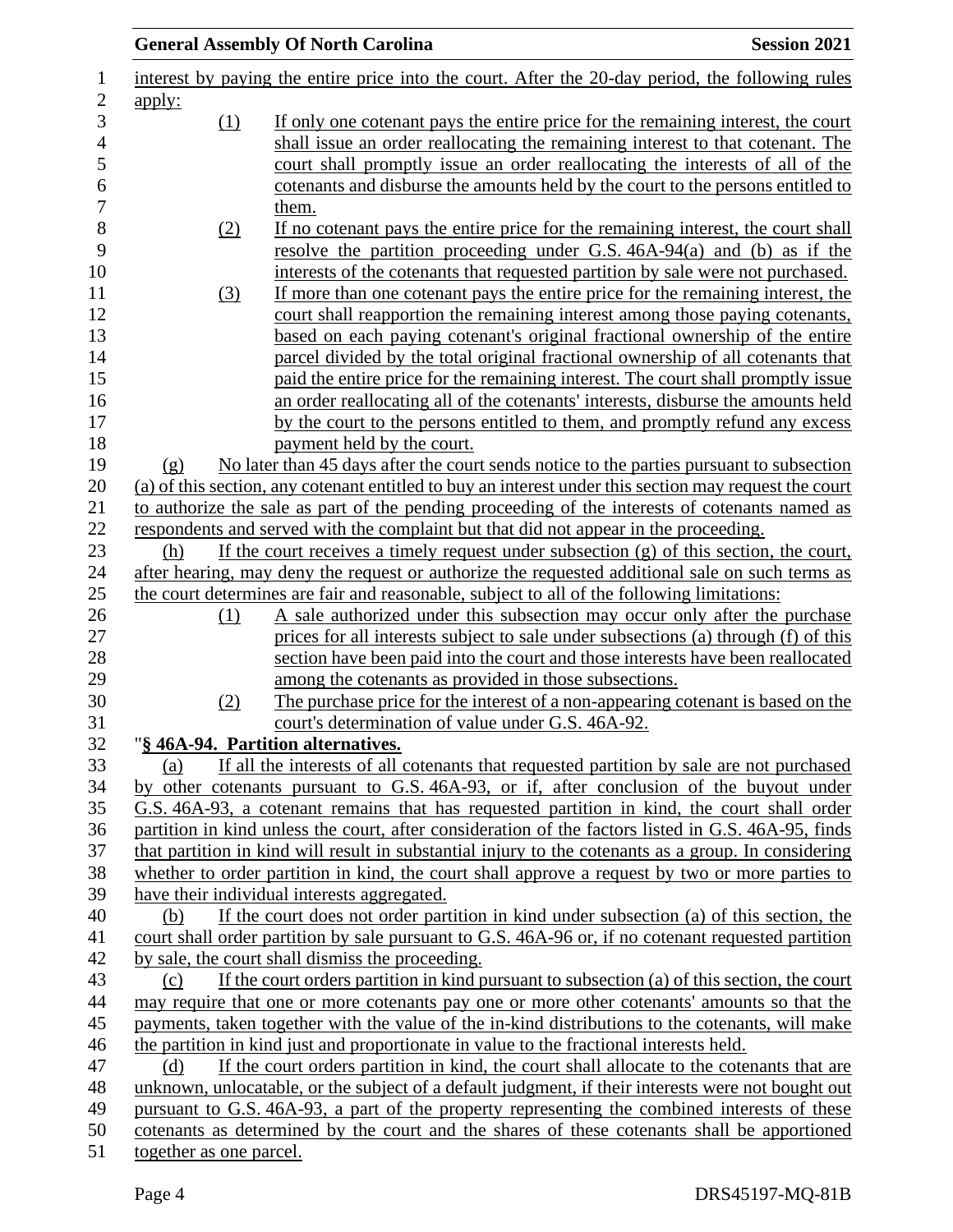|               | <b>General Assembly Of North Carolina</b>                                                                | <b>Session 2021</b> |
|---------------|----------------------------------------------------------------------------------------------------------|---------------------|
|               | "§ 46A-95. Considerations for partition in kind.                                                         |                     |
| (a)           | In determining under G.S. 46A-94(a) whether partition in kind would result in                            |                     |
|               | substantial injury to the cotenants as a group, the court shall consider the following:                  |                     |
| $\Omega$      | Whether the heirs property practicably can be divided among the cotenants.                               |                     |
| (2)           | Whether partition in kind would apportion the property in such a way that the                            |                     |
|               | aggregate fair market value of the parcels resulting from the division would                             |                     |
|               | be materially less than the value of the property if it were sold as a whole,                            |                     |
|               | taking into account the condition under which a court-ordered sale likely                                |                     |
|               | would occur.                                                                                             |                     |
| (3)           | Evidence of the collective duration of ownership or possession of the property                           |                     |
|               | by a cotenant and one or more predecessors in title or predecessors in                                   |                     |
|               | possession to the cotenant who are or were relatives of the cotenant or each                             |                     |
|               | other.                                                                                                   |                     |
| (4)           | A cotenant's sentimental attachment to the property, including any attachment                            |                     |
|               | arising because the property has ancestral or other unique or special value to                           |                     |
|               | the cotenant.                                                                                            |                     |
| (5)           | The lawful use being made of the property by a cotenant and the degree to                                |                     |
|               | which the cotenant would be harmed if the cotenant could not continue the                                |                     |
|               | same use of the property.                                                                                |                     |
| (6)           | The degree to which the cotenants have contributed their pro rata share of the                           |                     |
|               | property taxes, insurance, and other expenses associated with maintaining                                |                     |
|               | ownership of the property or have contributed to the physical improvement,                               |                     |
|               | maintenance, or upkeep of the property.                                                                  |                     |
| (7)           | Any other relevant factor.                                                                               |                     |
| (b)           | The court may not consider any one factor in subsection (a) of this section to be                        |                     |
|               | dispositive without weighing the totality of all relevant factors and circumstances.                     |                     |
|               | "§ 46A-96. Open-market sale; sealed bids; auction.                                                       |                     |
| (a)           | If the court orders a sale of heirs property, the sale must be an open-market sale unless                |                     |
|               | the court finds that a sale by sealed bids or an auction would be more economically advantageous         |                     |
|               | and in the best interest of the cotenants as a group.                                                    |                     |
| (b)           | If the court orders an open-market sale and the parties, not later than 10 days after the                |                     |
|               | entry of the order, agree on a real estate broker licensed in this State to offer the property for sale, |                     |
|               | the court shall appoint the broker and establish a reasonable commission. If the parties do not          |                     |
|               | agree on a broker, the court shall appoint a disinterested real estate broker licensed in this State     |                     |
|               | to offer the property for sale and shall establish a reasonable commission. The broker shall offer       |                     |
|               | the property for sale in a commercially reasonable manner at a price no lower than the                   |                     |
|               | determination of value and on the terms and conditions established by the court.                         |                     |
| (c)           | If the broker appointed under subsection (b) of this section obtains within a reasonable                 |                     |
|               | time an offer to purchase the property for at least the determination of value, then the following       |                     |
| <u>apply:</u> |                                                                                                          |                     |
| (1)           | The broker shall comply with the reporting requirements in G.S. 46A-97.                                  |                     |
| (2)           | The sale may be completed in accordance with State law other than this Part.                             |                     |
| (d)           | If the broker appointed under subsection (b) of this section does not obtain within a                    |                     |
|               | reasonable time an offer to purchase the property for at least the determination of value, the court,    |                     |
|               | after hearing, may do any of the following:                                                              |                     |
| $\Omega$      | Approve the highest outstanding offer, if any.                                                           |                     |
| (2)           | Redetermine the value of the property and order that the property continue to                            |                     |
|               | be offered for an additional time.                                                                       |                     |
| (3)           | Order that the property be sold by sealed bids or at an auction.                                         |                     |